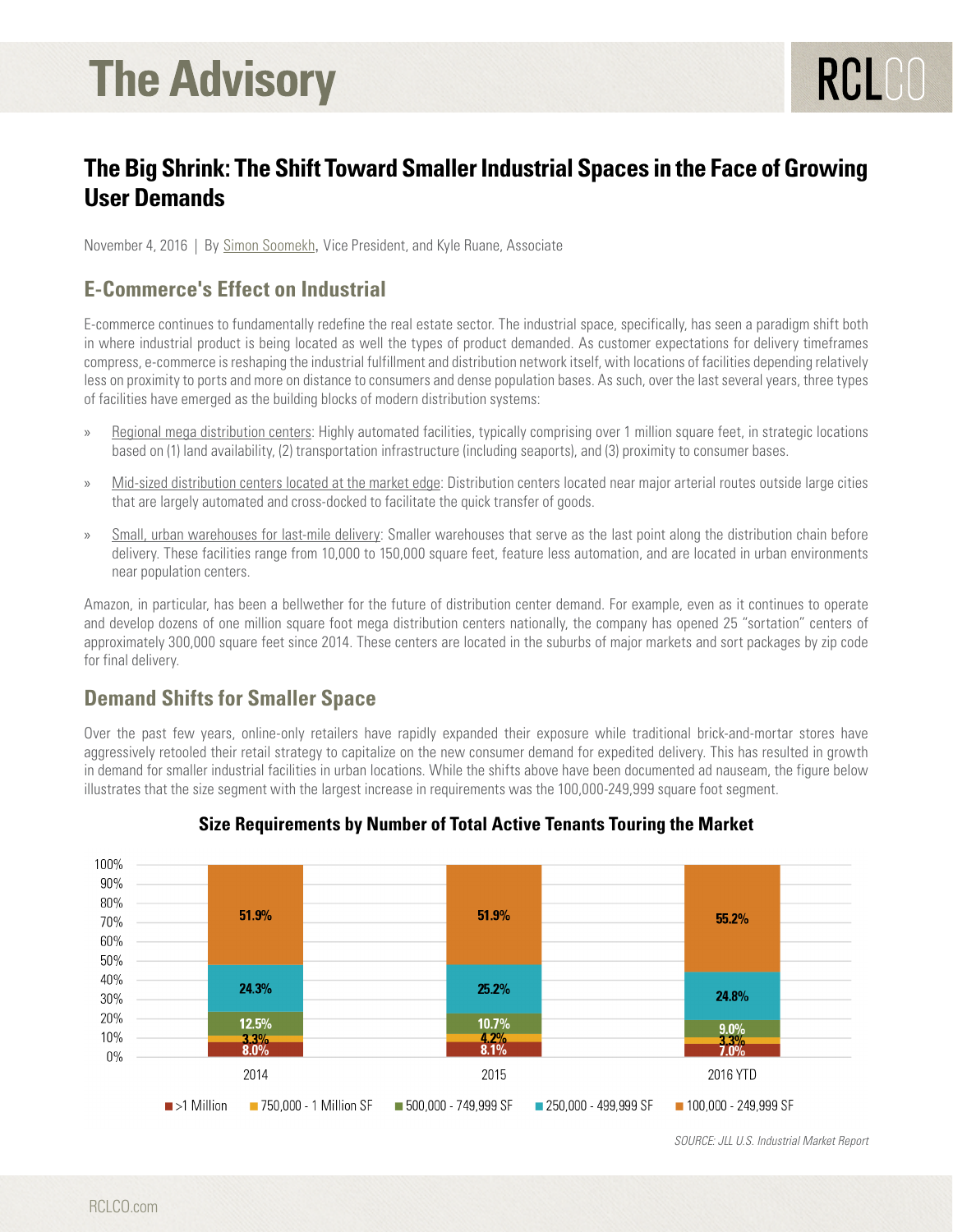### **Construction is Slow to Respond**

Despite increased demand trends for last-mile and urban warehouses, construction activity is concentrated in buildings with at least 250,000 square feet.



#### **Deliveries by Size 2010-2016 YTD**

*SOURCE: Costar*

#### $4%$ 4%  $3%$  $3%$  $2%$  $1\%$  $0\%$ <50,000 SF 50,000 SF - 99,999 SF 100,000 SF - 249,999 SF 250,000 SF - 499,999 SF  $500,000 + SF$  $-1\%$  $-1%$  $-2%$  $-2%$  $-3%$  $-3%$  $-4%$

#### **Change in Share of Deliveries 2010-2016 YTD**

*SOURCE: Costar*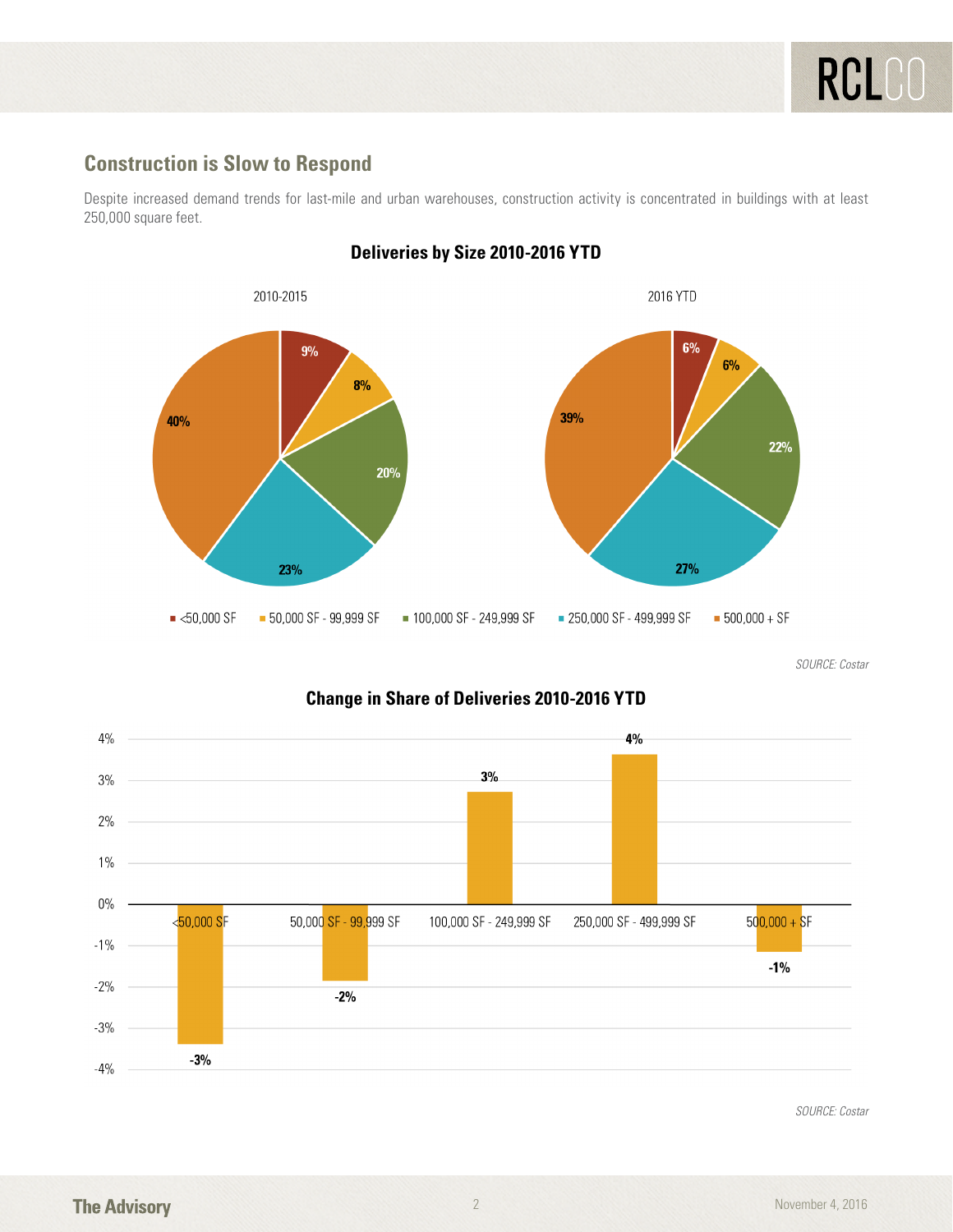## **Why Is Construction Lagging?**

If the demand for industrial space has been shifting toward smaller "last-mile" distribution space, why has supply failed to meet these needs?

The "last-mile" strategy dictates the need for the industrial space near major population centers where developable land is already scarce. The real challenge becomes pronounced in larger cities, where millennials are increasingly making a larger proportion of their expenditures through online retail, and developable land is in great demand for more higher and best uses such as multifamily or retail.

Additionally, construction activity has remained concentrated in buildings with at least 250,000 square feet located outside of large cities due to the excessively high costs of construction and lack of availability of urban infill locations. Urban warehouses have specific needs, including loading docks and ceiling height requirements, that limit potential locations for urban infill.

With developable land already at a potentially infeasible premium, one possible option for industrial users in need of urban industrial is the redevelopment of existing space. Because large big-box retail space has, perhaps, been hit the hardest by the recent e-commerce trends, many of these large big-box spaces have now been rendered functionally obsolete. While it would be expensive to retrofit these spaces, many are ideally located in dense urban settings where the demand for industrial space is most difficult to meet. As e-commerce trends continue to dictate the need for more "last-mile" delivery space, the renovation of existing retail space may become a more common and feasible option.